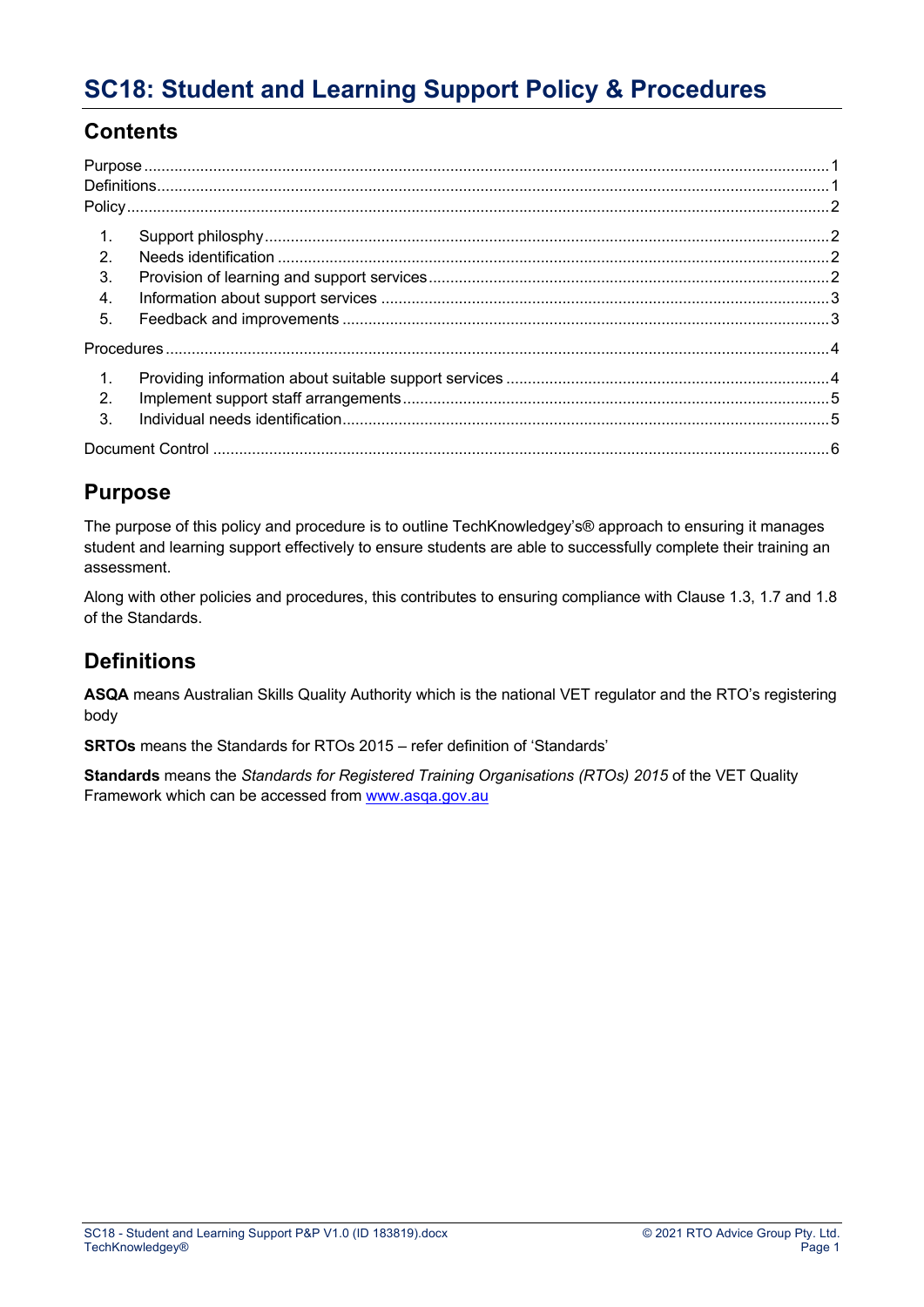## **Policy**

### **1. Support philosphy**

- TechKnowledgey® is committed to ensuring that all students receive adequate support while undertaking their training and assessment. This includes ensuring that:
	- ‒ The learning and support needs of the intended target group are considered in the course development and review processes
	- ‒ Appropriate support staffing and external support service arrangements are in place.
	- ‒ The individual learning and support needs of all students are confirmed prior to course commencement.
	- ‒ All students are informed of how to access the services they require to successfully complete their training and assessment program.
	- ‒ Regular contact with students and host workplaces is maintained throughout the duration of student enrolments.
	- ‒ Feedback is collected about TechKnowledgey's® provision of support services and the feedback is systematically collated, analysed and used to improve support services provided.
	- ‒ Student rights are considered in accordance with the *Student Code of Conduct*.

#### **2. Needs identification**

- Student needs are identified through:
	- ‒ Analysing the possible needs of the target group and considering their needs in relation to the delivery model throughout the course design and review process
	- ‒ Information provided by the student on the application and/or enrolment forms.
	- ‒ Discussion with the student during their course entry interview.
	- ‒ Assessment of the formal language, literacy and numeracy skills test which is given to each student upon commencement of the course.
	- $\overline{-}$  Discussion with the student during their induction to the program.
- Support needs may include:
	- Low levels of language, literacy and numeracy (LLN)
	- Low digital literacy
	- Disability or medical concerns
	- Cultural, social or economic issues
	- Limitations in access to resources such as money, time or support

#### **3. Provision of learning and support services**

- Support services include internal support staff and mechanisms provided by TechKnowledgey®, or via referrals to external providers. Support services may include:
	- Student support and welfare staff to assist students
	- Referral to relevant external support organisations who specialise in specific areas such as health, financial, advocacy, legal, financial, social etc.
- TechKnowledgey® provides a range of learning support options and resources to help students achieve competency. This includes: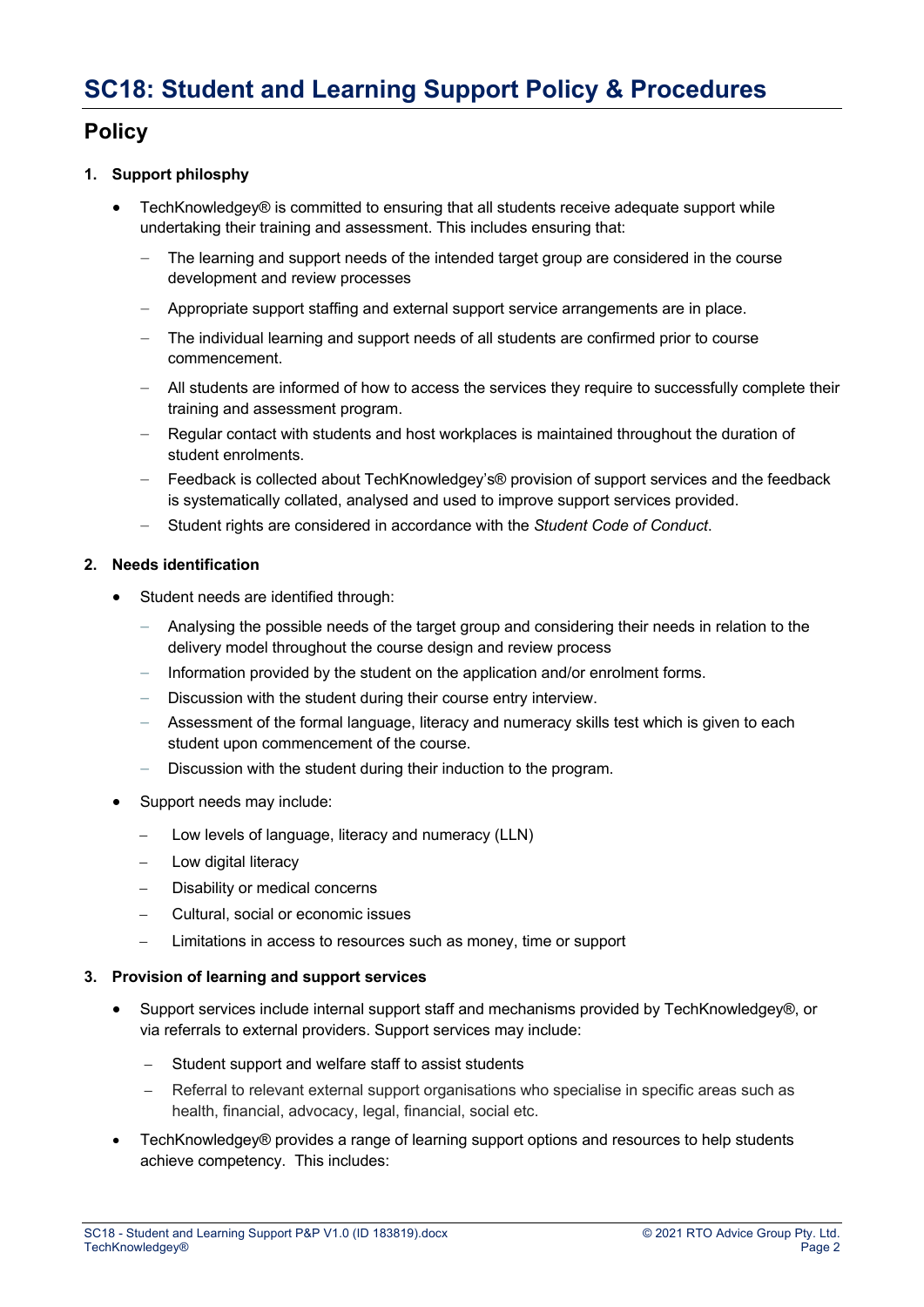- Referral to other courses or adult learning materials
- Additional or supplementary resources to support learning goals such as readings, links or activities
- Extra tutorials or teaching support
- One on one support from the trainer/assessor
- Development of an individual support plan to meet student needs.
- Supporting those with additional needs by making reasonable adjustments to suit needs if possible

#### **4. Information about support services**

- TechKnowledgey® provides students with information about the type of support available and how to access it. Information is provided:
	- During enrolment/pre-enrolment
	- During course orientation
	- On an ongoing basis
- Information is reviewed annually for currency and accuracy and updated accordingly

#### **5. Feedback and improvements**

- Students are surveyed on their support needs using the *Unit/Cluster Survey*
- Students may also provide feedback at any time using the *Feedback Form.*
- Feedback is regularly considered in order to make improvements to student and learning support services. Feedback is always reviewed at least annually during a course review in accordance with the *Course Development and Review Policy*.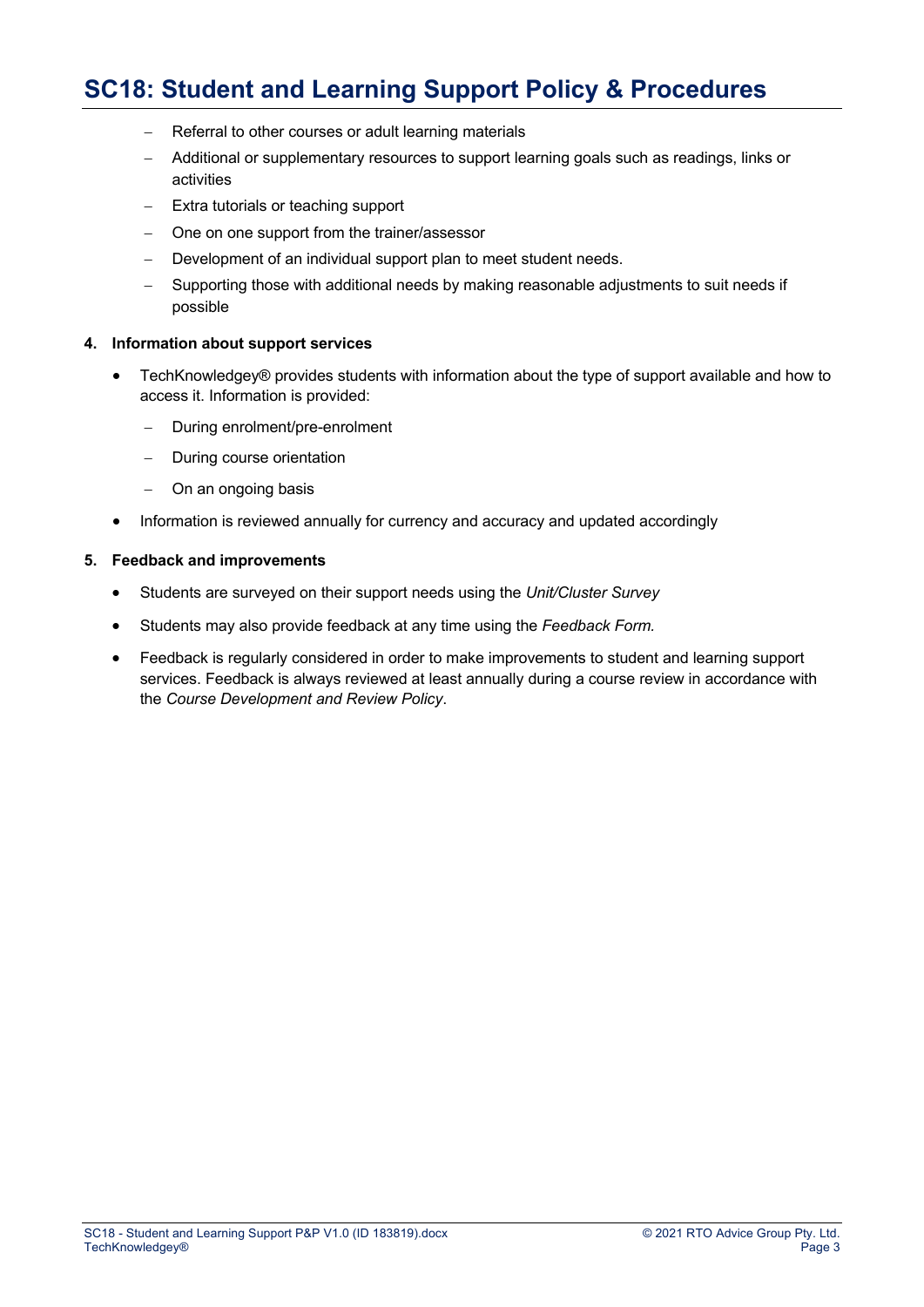## **Procedures**

### **1. Providing information about suitable support services**

Refer

• SRTOs: Clauses 1.7

| <b>Procedure</b> |                                                                                                                                                                                                            | <b>Responsibility</b>   |
|------------------|------------------------------------------------------------------------------------------------------------------------------------------------------------------------------------------------------------|-------------------------|
|                  | A. Analyse the needs of the cohort                                                                                                                                                                         | <b>Training Manager</b> |
| $\bullet$        | During the course development process, identify typical support needs of the<br>cohort and describe these in the Training and Assessment Strategy. Consider<br>whether the target group is likely to have: |                         |
|                  | Low levels of language, literacy and numeracy (LLN)                                                                                                                                                        |                         |
|                  | Low digital literacy                                                                                                                                                                                       |                         |
|                  | Disability or medical concerns                                                                                                                                                                             |                         |
|                  | Cultural, social or economic issues                                                                                                                                                                        |                         |
|                  | Limitations in access to resources such as money, time or support                                                                                                                                          |                         |
|                  | <b>B.</b> Determine suitable support services                                                                                                                                                              | <b>Training Manager</b> |
| $\bullet$        | Consider which internal and external learning and support services are suitable<br>and can be made available. Consider:                                                                                    |                         |
|                  | Available support services listed in clause 3 of this policy.                                                                                                                                              |                         |
|                  | How TechKnowledgey® can help students to successfully complete the<br>program without compromising the Principles of Assessment and Rules<br>of Evidence.                                                  |                         |
|                  | Previous feedback received in relation to support services.                                                                                                                                                |                         |
|                  | How students will access information about support services and the<br>services themselves.                                                                                                                |                         |
|                  | How TechKnowledgey® will maintain regular contact with the student<br>and any other stakeholders involved in the delivery of the course, for<br>example workplace hosts or workplace supervisors.          |                         |
|                  | Student rights as detailed in the Student Code of Conduct.                                                                                                                                                 |                         |
|                  | C. Update support services documentation                                                                                                                                                                   | Administration          |
| $\bullet$        | Once provision is confirmed, publish these in the Student Handbook, Student<br>Orientation or other relevant documentation.                                                                                | Officer                 |
| $\bullet$        | Update documentation where additional support services are offered.                                                                                                                                        |                         |
| $\bullet$        | Include list of support services in the External Support Services Register.                                                                                                                                |                         |
| $\bullet$        | Ensure you consider the age and cultural relevance in terms of the cohort from<br>active courses (per the Training and Assessment Strategies).                                                             |                         |
| $\bullet$        | Contact service providers to determine point of contact and request promotional<br>or informational materials relevant to student cohorts.                                                                 |                         |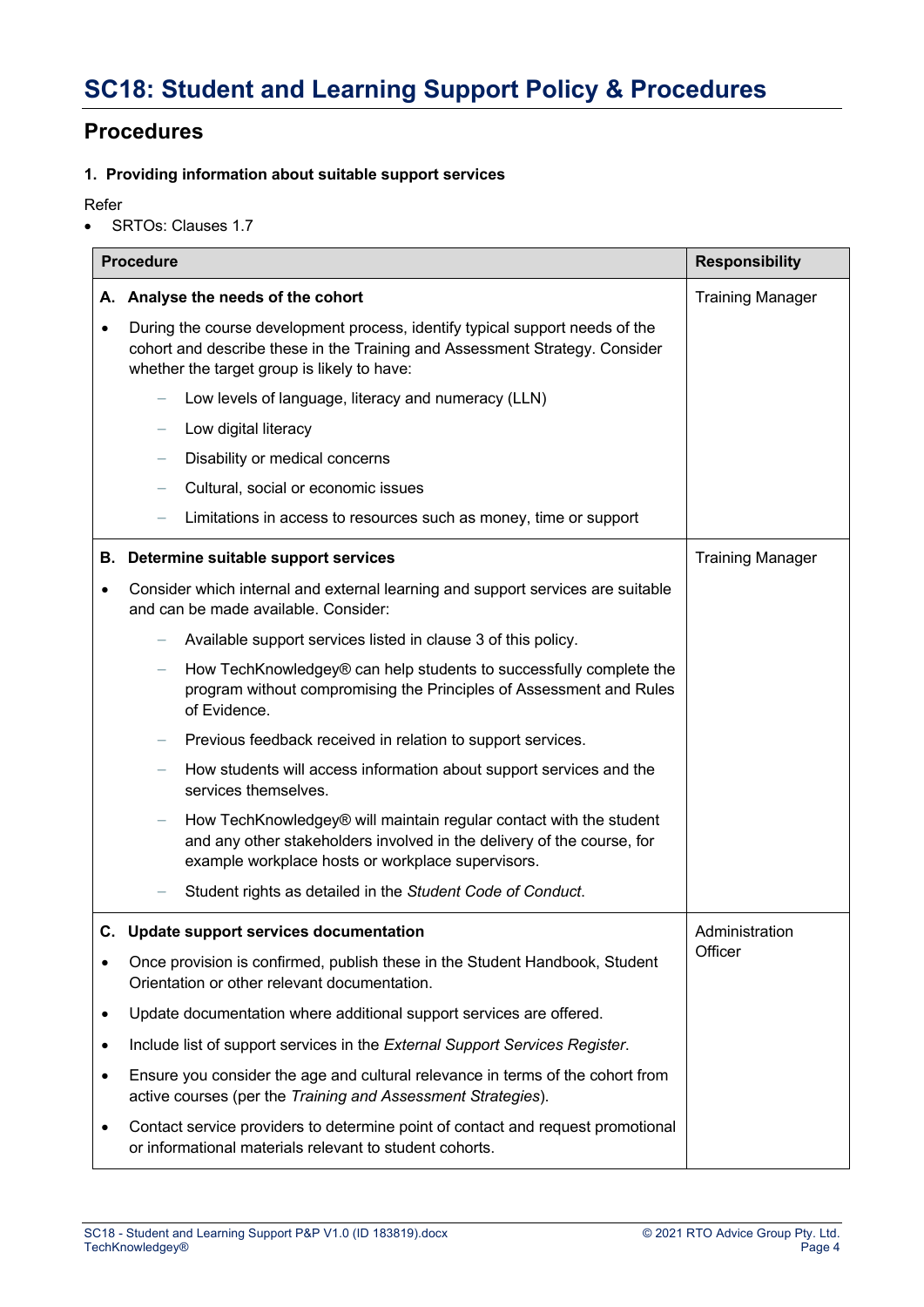| <b>Procedure</b>                                                                                                                                      | <b>Responsibility</b> |
|-------------------------------------------------------------------------------------------------------------------------------------------------------|-----------------------|
| Record and update details on the External Support Services Register at least<br>annually.                                                             |                       |
| Update Student Handbook and Student Orientation/Induction materials at least<br>annually and as new materials or information is sourced or developed. |                       |

### **2. Implement support staff arrangements**

### Refer

• SRTOs: Clauses 1.7

|           | <b>Procedure</b><br><b>Responsibility</b>                                                                             |            |  |
|-----------|-----------------------------------------------------------------------------------------------------------------------|------------|--|
|           | A. Identify appropriate support staffing arrangements                                                                 | <b>CEO</b> |  |
| ٠         | Identify support staffing arrangements sufficient for the number of students.                                         |            |  |
| $\bullet$ | Ensure all support personnel roles are clearly defined in position descriptions.                                      |            |  |
| ٠         | Ensure staff understand their roles and are provided with the appropriate<br>information and training for their role. |            |  |
| ٠         | Consider cross cultural training if relevant to the student cohort.                                                   |            |  |
| В.        | <b>Maintain support staffing arrangements</b>                                                                         | <b>CEO</b> |  |
| ٠         | Regularly provide any updated support information to staff                                                            |            |  |
|           | Organise information and training associated with support functions as required.                                      |            |  |

### **3. Individual needs identification**

### Refer

• SRTOs: Clauses 1.7

|                           | <b>Procedure</b><br><b>Responsibility</b>                                                                                                                                                                                               |                  |
|---------------------------|-----------------------------------------------------------------------------------------------------------------------------------------------------------------------------------------------------------------------------------------|------------------|
|                           | A. Student applies to enrol                                                                                                                                                                                                             | Any staff member |
|                           | Upon receipt of a completed Enrolment Form, review the documentation to<br>check for any student support needs referred to.                                                                                                             |                  |
| ٠                         | Advise the Trainer/Assessor to follow this up during the course entry interview.                                                                                                                                                        |                  |
| <b>B.</b> Entry Interview |                                                                                                                                                                                                                                         | Trainer/Assessor |
|                           | Complete the course entry interview and                                                                                                                                                                                                 |                  |
|                           | Follow up any support needs identified in the enrolment form.                                                                                                                                                                           |                  |
|                           | Explore support needs identified through course entry.                                                                                                                                                                                  |                  |
|                           | Document support needs.                                                                                                                                                                                                                 |                  |
| $\bullet$                 | Ask the student to complete the LLN assessment at the Entry interview. Mark<br>the LLN assessment and determine appropriate LLN levels based on the<br>marking guide. Determine whether the student has suitable skills to enrol in the |                  |